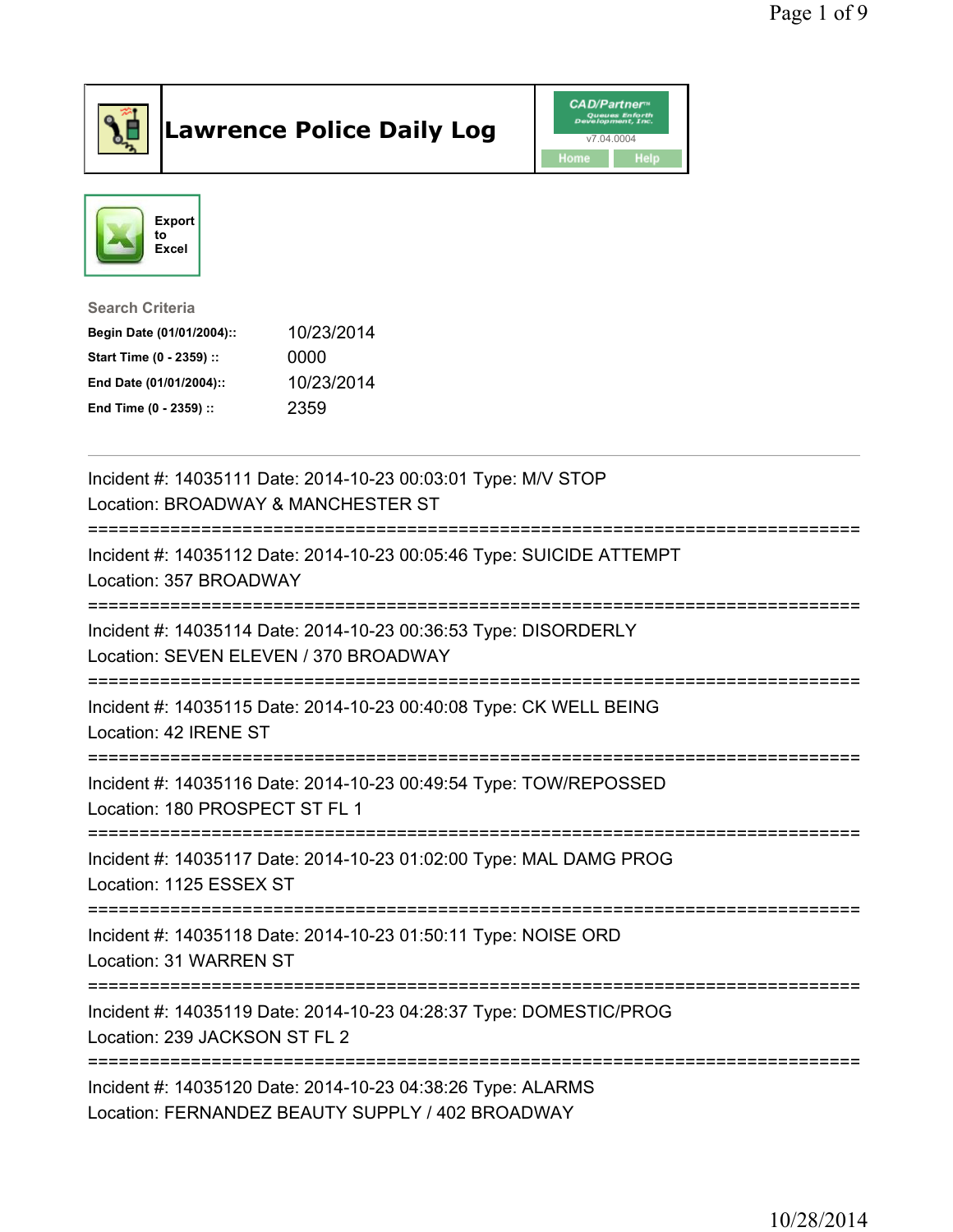| Incident #: 14035121 Date: 2014-10-23 04:43:48 Type: MEDIC SUPPORT<br>Location: 89 ARLINGTON ST                                      |
|--------------------------------------------------------------------------------------------------------------------------------------|
| Incident #: 14035122 Date: 2014-10-23 04:46:16 Type: ALARM/BURG<br>Location: BORDER MARKET / 651 BROADWAY                            |
| Incident #: 14035123 Date: 2014-10-23 07:06:02 Type: ALARMS<br>Location: BAVARIAN CLUB / 41 KNOX ST                                  |
| Incident #: 14035124 Date: 2014-10-23 07:06:03 Type: TOW OF M/V<br>Location: HAMLET ST & S BOWDOIN ST<br>========================    |
| Incident #: 14035125 Date: 2014-10-23 07:14:52 Type: WARRANT SERVE<br>Location: 77 BAILEY ST FL 2<br>----------------------------    |
| Incident #: 14035126 Date: 2014-10-23 07:19:07 Type: DISABLED MV<br>Location: BROADWAY & PARK ST<br>================================ |
| Incident #: 14035127 Date: 2014-10-23 07:23:26 Type: DISABLED MV<br>Location: AMHERST ST & ANDOVER ST                                |
| Incident #: 14035128 Date: 2014-10-23 07:27:08 Type: LARCENY/ATTMEPT<br>Location: LAWRENCE GENERAL HOSPITAL / 1 GENERAL ST           |
| Incident #: 14035129 Date: 2014-10-23 07:58:05 Type: B&E/PROG<br>Location: 35 VINE ST                                                |
| Incident #: 14035130 Date: 2014-10-23 07:58:09 Type: DISABLED MV<br>Location: S UNION ST EXT & SOUTH ST                              |
| Incident #: 14035131 Date: 2014-10-23 08:05:27 Type: DISABLED MV<br>Location: DUNKIN DONUTS / 104 MARSTON ST                         |
| Incident #: 14035132 Date: 2014-10-23 08:42:44 Type: TRESPASSING<br>Location: 45 BROADWAY                                            |
| Incident #: 14035133 Date: 2014-10-23 09:22:25 Type: STOL/MV/PAS<br>Location: 110 JACKSON ST                                         |
| Incident #: 14035135 Date: 2014-10-23 09:24:54 Type: B&E/MV/PAST<br>Lootion: 400 OCCOOD CT                                           |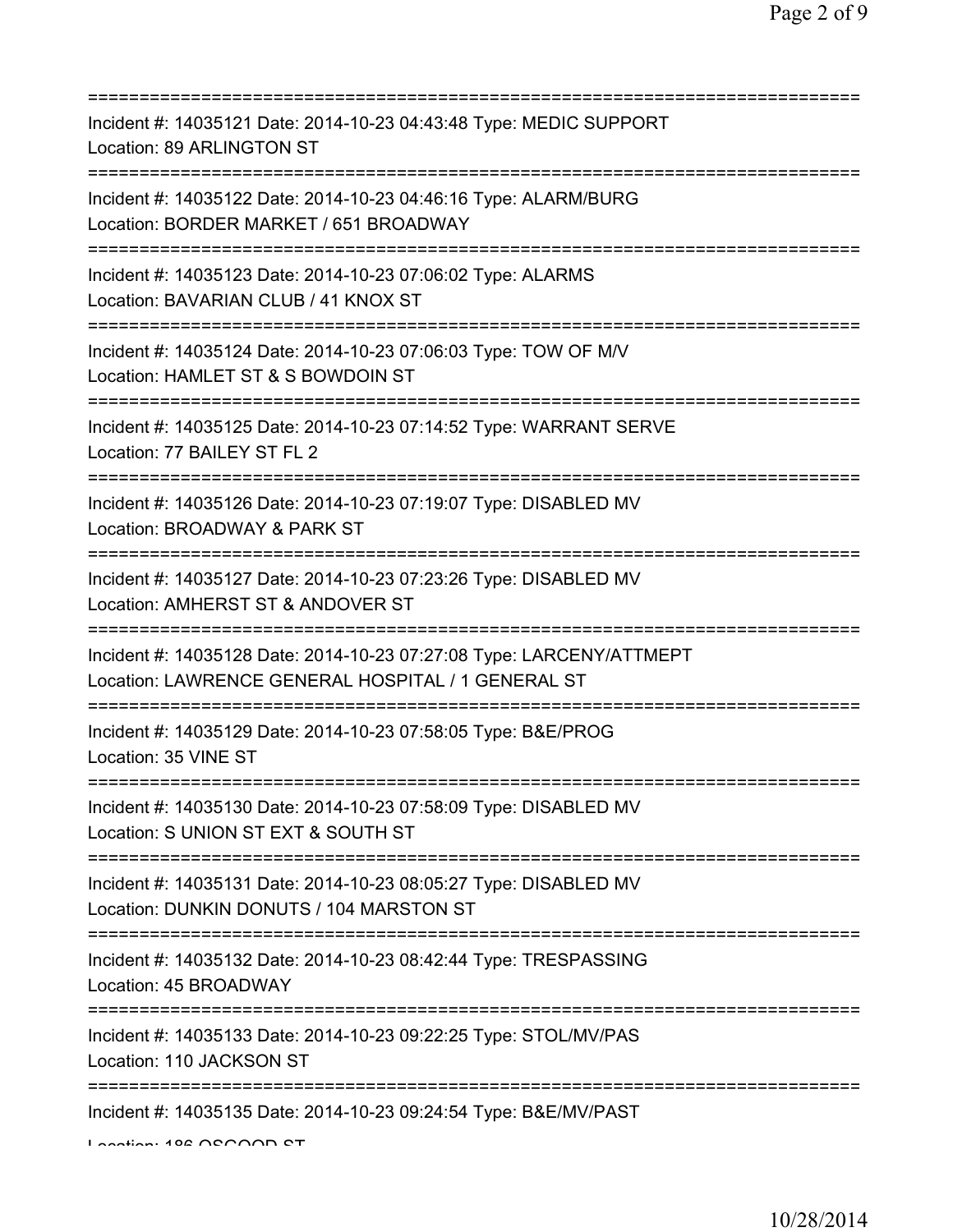| Incident #: 14035134 Date: 2014-10-23 09:25:59 Type: GENERAL SERV<br>Location: 71 N PARISH RD                                                       |
|-----------------------------------------------------------------------------------------------------------------------------------------------------|
| Incident #: 14035136 Date: 2014-10-23 09:27:23 Type: WARRANT SERVE<br>Location: 290 HOWARD ST FL 3RDFL                                              |
| Incident #: 14035137 Date: 2014-10-23 09:31:03 Type: DISTURBANCE<br>Location: 50 ISLAND ST #APT303 FL 3RDFL                                         |
| Incident #: 14035138 Date: 2014-10-23 09:36:02 Type: STOL/MV/PAS<br>Location: 149 BAILEY ST<br>=====================================                |
| Incident #: 14035139 Date: 2014-10-23 09:56:05 Type: 209A/SERVE<br>Location: 288 FARNHAM ST<br>=====================================                |
| Incident #: 14035140 Date: 2014-10-23 10:07:59 Type: ALARM/BURG<br>Location: POLISH-AMERICAN CLUB / 23 MONMOUTH ST<br>============================= |
| Incident #: 14035141 Date: 2014-10-23 10:18:16 Type: B&E/PAST<br>Location: BORI BASS / 406 BROADWAY                                                 |
| Incident #: 14035142 Date: 2014-10-23 10:32:01 Type: B&E/PAST<br>Location: 85 NEWBURY ST                                                            |
| Incident #: 14035143 Date: 2014-10-23 10:37:08 Type: ASSIST FIRE<br>Location: 362 ESSEX ST                                                          |
| Incident #: 14035144 Date: 2014-10-23 10:43:59 Type: RECOV/STOL/MV<br>Location: 25 POPLAR ST                                                        |
| Incident #: 14035145 Date: 2014-10-23 10:48:11 Type: AUTO ACC/PI<br>Location: 610 S UNION ST                                                        |
| Incident #: 14035146 Date: 2014-10-23 11:05:41 Type: INVESTIGATION<br>Location: 342 LAWRENCE ST                                                     |
| Incident #: 14035147 Date: 2014-10-23 11:08:31 Type: TOW/REC/STOL<br>Location: 84 ARLINGTON ST                                                      |
| :===============================<br>Incident #: 14035148 Date: 2014-10-23 11:27:25 Type: 209A/SERVE                                                 |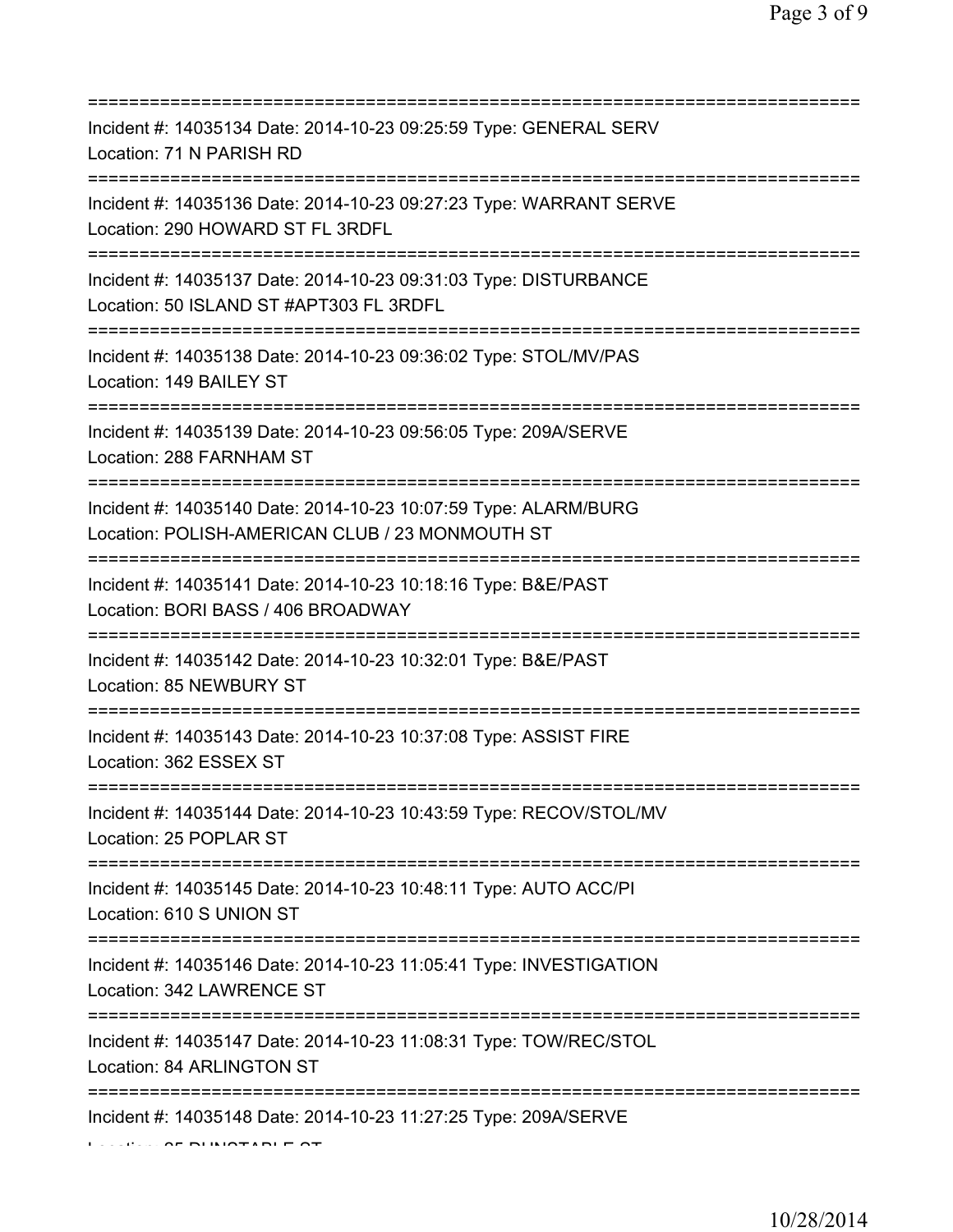| Incident #: 14035149 Date: 2014-10-23 11:37:19 Type: 209A/SERVE<br>Location: 391 CHESTNUT ST                                                              |
|-----------------------------------------------------------------------------------------------------------------------------------------------------------|
| Incident #: 14035150 Date: 2014-10-23 11:37:57 Type: INVESTIGATION<br>Location: PARTHUM SCHOOL / 255 E HAVERHILL ST<br>================================== |
| Incident #: 14035151 Date: 2014-10-23 11:59:06 Type: MV/BLOCKING<br>Location: 15 UNION ST                                                                 |
| Incident #: 14035152 Date: 2014-10-23 12:03:38 Type: INVEST CONT<br>Location: 11 HOBSON ST                                                                |
| Incident #: 14035153 Date: 2014-10-23 12:08:24 Type: BUILDING CHK<br>Location: 345 LOWELL ST                                                              |
| Incident #: 14035154 Date: 2014-10-23 12:10:14 Type: B&E/PAST<br>Location: 402 BROADWAY<br>==============================                                 |
| Incident #: 14035155 Date: 2014-10-23 12:23:44 Type: THREATS<br>Location: 14 GROVE ST FL 1<br>==========                                                  |
| Incident #: 14035156 Date: 2014-10-23 12:25:20 Type: B&E FOLLOW UP<br>Location: 651 BROADWAY<br>==============================                            |
| Incident #: 14035157 Date: 2014-10-23 12:28:34 Type: DISTURBANCE<br>Location: MCDONALDS / 50 BROADWAY                                                     |
| Incident #: 14035158 Date: 2014-10-23 12:42:26 Type: DRUG VIO<br>Location: LAWRENCE PUBLIC LIBRARY / 51 LAWRENCE ST                                       |
| Incident #: 14035159 Date: 2014-10-23 12:46:40 Type: M/V STOP<br>Location: EVERETT ST                                                                     |
| Incident #: 14035160 Date: 2014-10-23 13:00:13 Type: HIT & RUN M/V<br>Location: ESSEX ST & WINTER ST                                                      |
| Incident #: 14035161 Date: 2014-10-23 13:05:52 Type: DISTURBANCE<br>Location: 103 HIGH ST                                                                 |
| Incident #: 14035162 Date: 2014-10-23 13:14:15 Type: NOTIFICATION                                                                                         |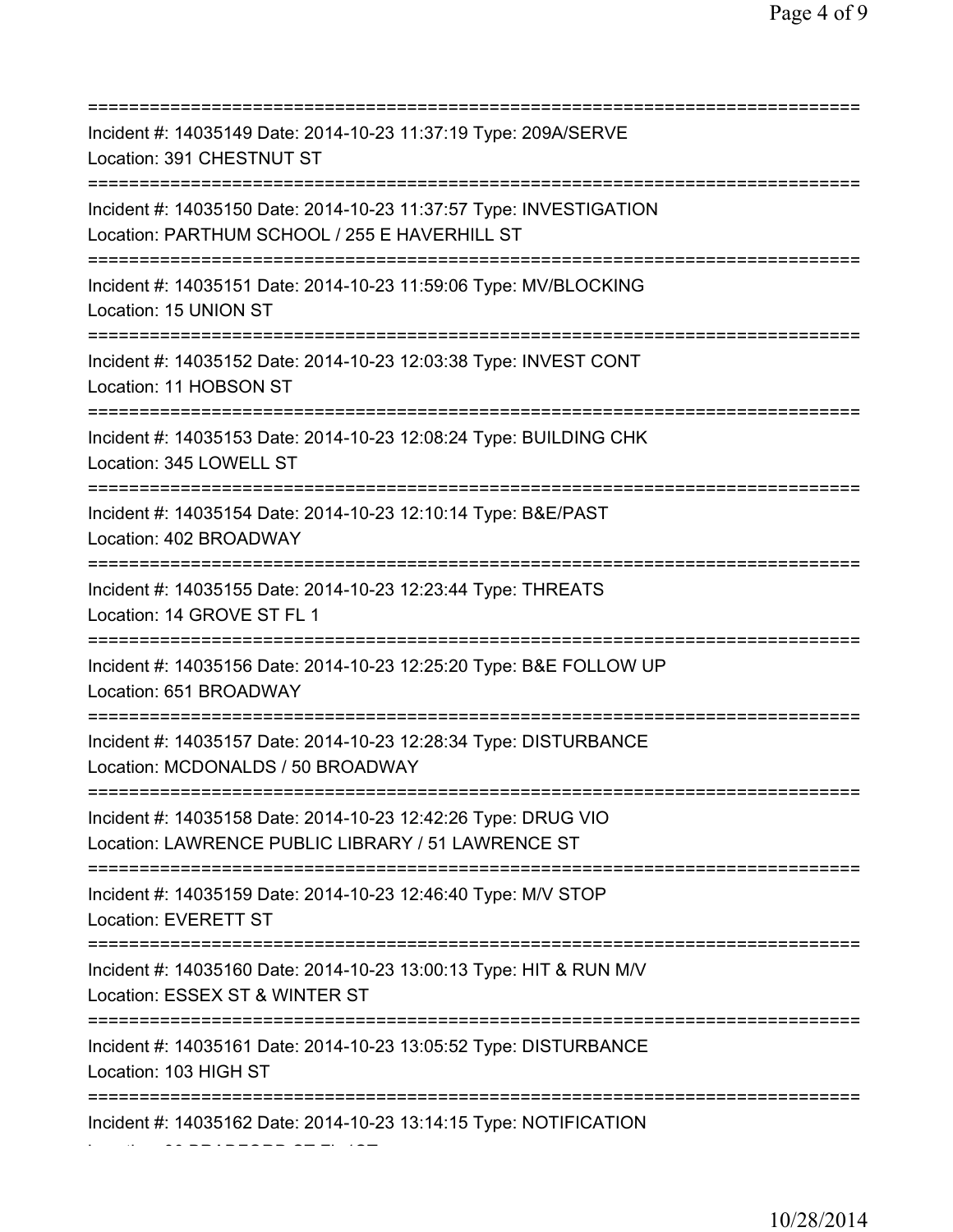| Incident #: 14035163 Date: 2014-10-23 13:16:35 Type: AUTO ACC/UNK PI<br>Location: 199 LOWELL ST<br>===================                  |
|-----------------------------------------------------------------------------------------------------------------------------------------|
| Incident #: 14035164 Date: 2014-10-23 13:17:50 Type: SUICIDE ATTEMPT<br>Location: 54 CRESCENT ST                                        |
| Incident #: 14035165 Date: 2014-10-23 13:18:23 Type: E911 HANGUP<br>Location: GLCAC / 136 WATER ST<br>=======================           |
| Incident #: 14035166 Date: 2014-10-23 13:19:34 Type: AUTO ACC/NO PI<br>Location: BROADWAY & GREEN ST<br>======================          |
| Incident #: 14035167 Date: 2014-10-23 13:47:16 Type: FIGHT<br>Location: HAVERHILL ST & IRENE ST                                         |
| Incident #: 14035168 Date: 2014-10-23 14:03:48 Type: LARCENY/PAST<br>Location: 354 MERRIMACK ST<br>==================================== |
| Incident #: 14035169 Date: 2014-10-23 14:27:24 Type: MEDIC SUPPORT<br>Location: 339 SALEM ST #APTC<br>-------------------               |
| Incident #: 14035170 Date: 2014-10-23 14:37:18 Type: AMBULANCE ASSSI<br>Location: BOYS AND GIRLS CLUB / 135 WATER ST                    |
| Incident #: 14035171 Date: 2014-10-23 14:44:52 Type: WARRANT SERVE<br>Location: 46 SAUNDERS ST FL 1                                     |
| Incident #: 14035173 Date: 2014-10-23 15:05:46 Type: AUTO ACC/UNK PI<br>Location: WALGREENS / 220 S BROADWAY                            |
| Incident #: 14035172 Date: 2014-10-23 15:06:04 Type: KEEP PEACE<br>Location: HENNESSEY SCHOOL / 122 HANCOCK ST                          |
| Incident #: 14035174 Date: 2014-10-23 15:34:24 Type: A&B PROG<br>Location: 326 PROSPECT ST                                              |
| Incident #: 14035175 Date: 2014-10-23 15:42:35 Type: MAL DAMAGE<br>Location: 46 SAUNDERS ST                                             |
| Incident #: 14035176 Date: 2014-10-23 15:46:21 Type: AUTO ACC/NO PI                                                                     |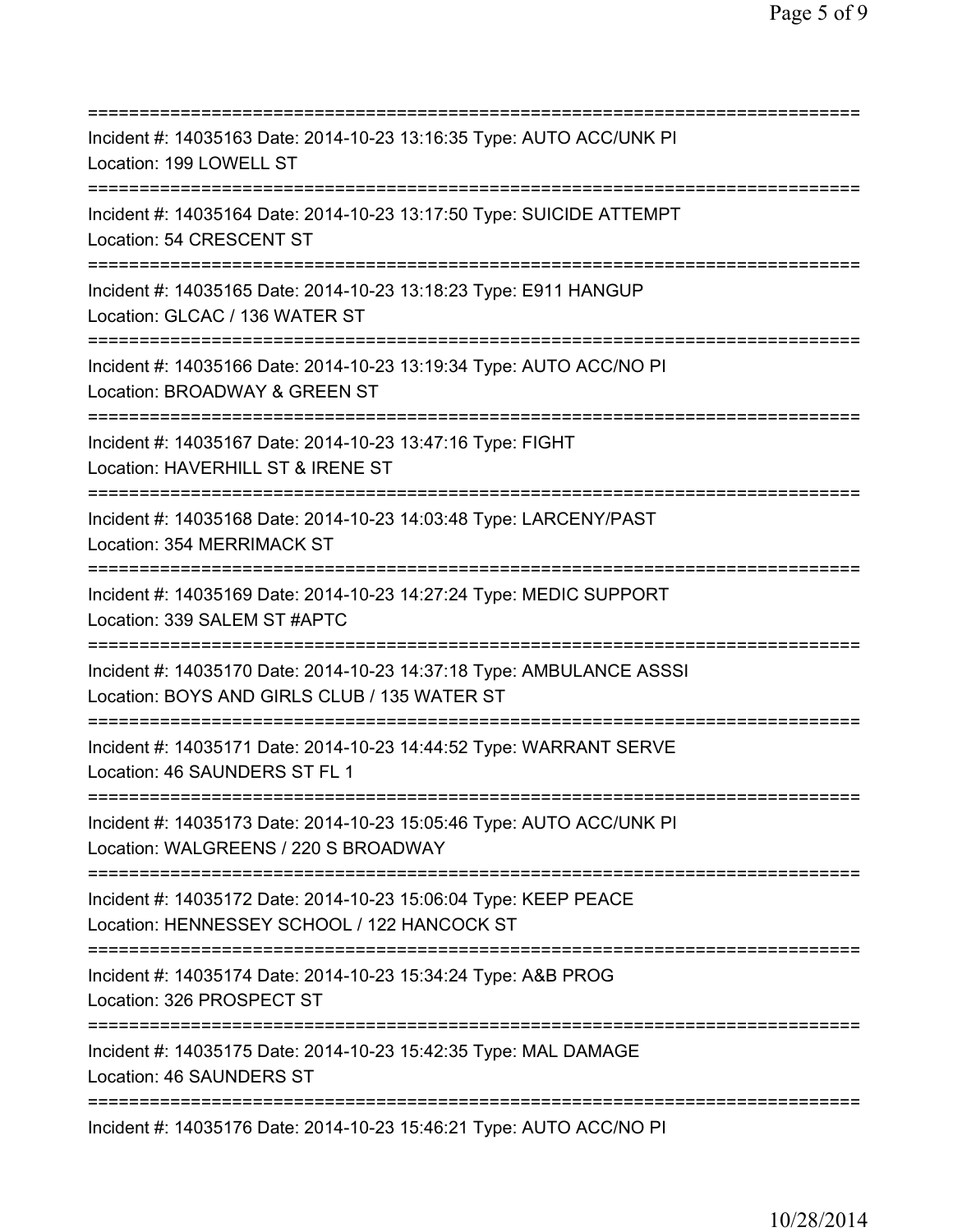=========================================================================== Incident #: 14035177 Date: 2014-10-23 16:09:44 Type: M/V STOP Location: BROADWAY & COMMON ST =========================================================================== Incident #: 14035178 Date: 2014-10-23 16:29:14 Type: ALARM/BURG Location: 13 WILLIAM ST =========================================================================== Incident #: 14035179 Date: 2014-10-23 16:51:40 Type: MEDIC SUPPORT Location: COMMON ST & LAWRENCE ST =========================================================================== Incident #: 14035180 Date: 2014-10-23 16:55:37 Type: NEIGHBOR PROB Location: 169 HAVERHILL ST #APT 7 =========================================================================== Incident #: 14035182 Date: 2014-10-23 17:07:41 Type: ASSSIT AMBULANC Location: 48 ARLINGTON ST FL 1 =========================================================================== Incident #: 14035181 Date: 2014-10-23 17:08:05 Type: ASSIST FIRE Location: 250 MERRIMACK ST =========================================================================== Incident #: 14035183 Date: 2014-10-23 17:20:36 Type: WIRE DOWN Location: BUTLER ST & WARREN ST =========================================================================== Incident #: 14035188 Date: 2014-10-23 17:41:12 Type: AUTO ACC/NO PI Location: 114 LIQUORS / 80 WINTHROP AV =========================================================================== Incident #: 14035184 Date: 2014-10-23 17:47:37 Type: A&B D/W PAST Location: BREAD + ROSES / 58 NEWBURY ST FL 2 =========================================================================== Incident #: 14035187 Date: 2014-10-23 17:50:31 Type: DISORDERLY Location: HAMPSHIRE ST =========================================================================== Incident #: 14035185 Date: 2014-10-23 17:51:02 Type: EXTRA SURVEIL Location: WEATHERBEE SCHOOL / 75 NEWTON ST =========================================================================== Incident #: 14035186 Date: 2014-10-23 17:51:51 Type: SUS PERS/MV Location: POLLO TIPICO / 190 LAWRENCE ST =========================================================================== Incident #: 14035189 Date: 2014-10-23 18:05:46 Type: ANIMAL COMPL Location: PERSON THAT ABO BAILEY ST =========================================================================== Incident #: 14035190 Date: 2014-10-23 18:10:04 Type: NOTIFICATION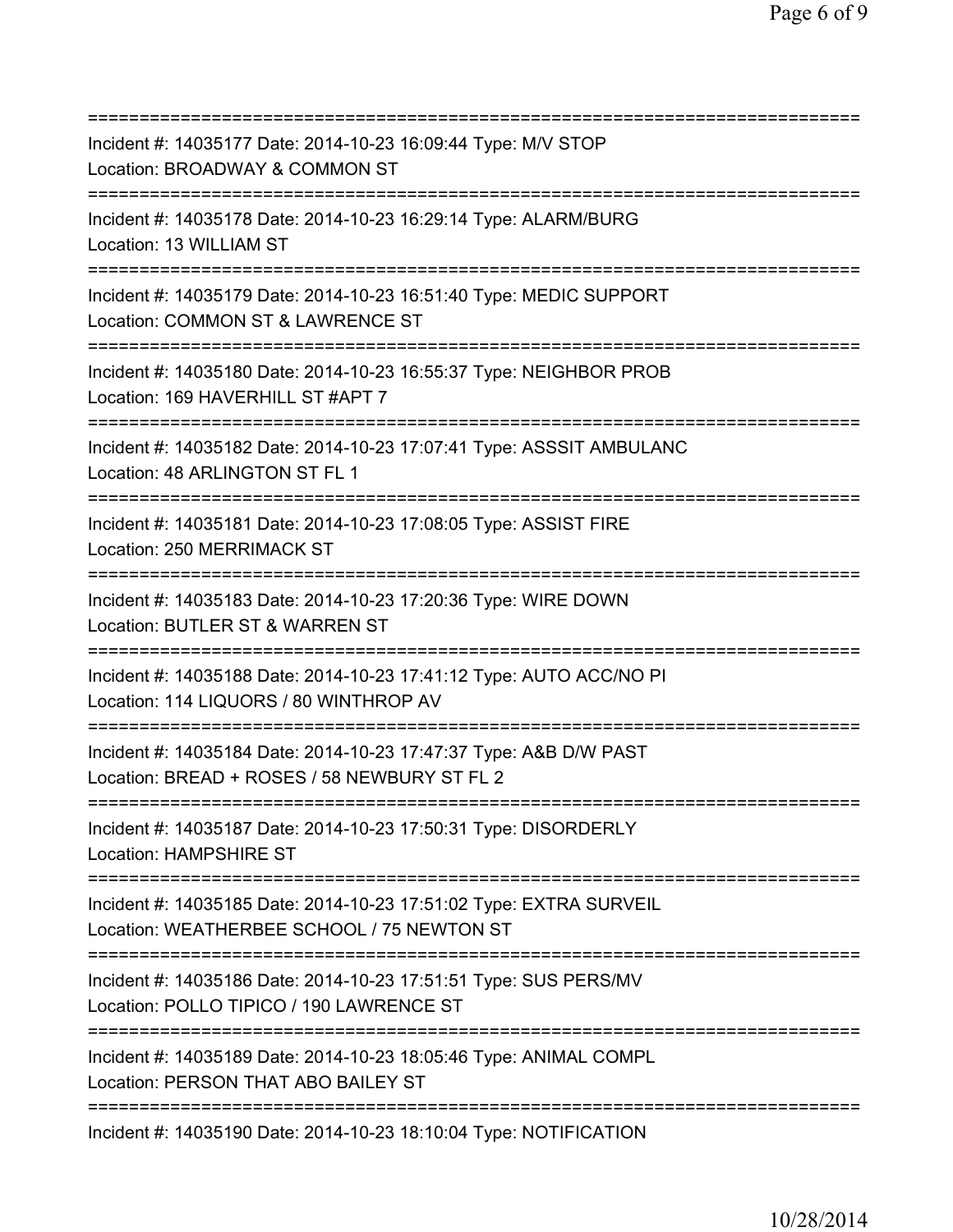Location: 20 KNOX ST #4 =========================================================================== Incident #: 14035191 Date: 2014-10-23 18:12:25 Type: NEIGHBOR PROB Location: 169 HAVERHILL ST #18 FL 3 =========================================================================== Incident #: 14035193 Date: 2014-10-23 18:17:52 Type: TRESPASSING Location: 61 ARLINGTON ST =========================================================================== Incident #: 14035192 Date: 2014-10-23 18:18:16 Type: M/V STOP Location: APPLETON ST & METHUEN ST =========================================================================== Incident #: 14035194 Date: 2014-10-23 18:34:03 Type: KEEP PEACE Location: KFC / 490 S UNION ST =========================================================================== Incident #: 14035195 Date: 2014-10-23 18:34:43 Type: HIT & RUN M/V Location: AMES ST & LOWELL ST =========================================================================== Incident #: 14035196 Date: 2014-10-23 18:43:50 Type: ALARM/BURG Location: RESD; KERRI CATAVOLO9787386929 / 3 WOODLAND CT =========================================================================== Incident #: 14035197 Date: 2014-10-23 19:22:46 Type: M/V STOP Location: S UNION ST =========================================================================== Incident #: 14035198 Date: 2014-10-23 19:37:49 Type: ALARM/BURG Location: RESD; CARLOS MONTIMORE6179011036 / 201 BAILEY ST #1 =========================================================================== Incident #: 14035199 Date: 2014-10-23 19:44:49 Type: ROBBERY UNARM Location: WASH N TIME / 72 UNION ST =========================================================================== Incident #: 14035200 Date: 2014-10-23 20:18:36 Type: ALARM/BURG Location: J + J SUPER SUB / 277 MERRIMACK ST =========================================================================== Incident #: 14035201 Date: 2014-10-23 20:26:59 Type: HIT & RUN M/V Location: 352 AMES ST =========================================================================== Incident #: 14035202 Date: 2014-10-23 20:29:12 Type: M/V STOP Location: BRADFORD ST & HAMPSHIRE ST =========================================================================== Incident #: 14035203 Date: 2014-10-23 20:30:39 Type: ALARM/BURG Location: J + J SUPER SUB / 277 MERRIMACK ST ===========================================================================

Incident #: 14035204 Date: 2014 10 23 20:32:14 Type: INVEST CONT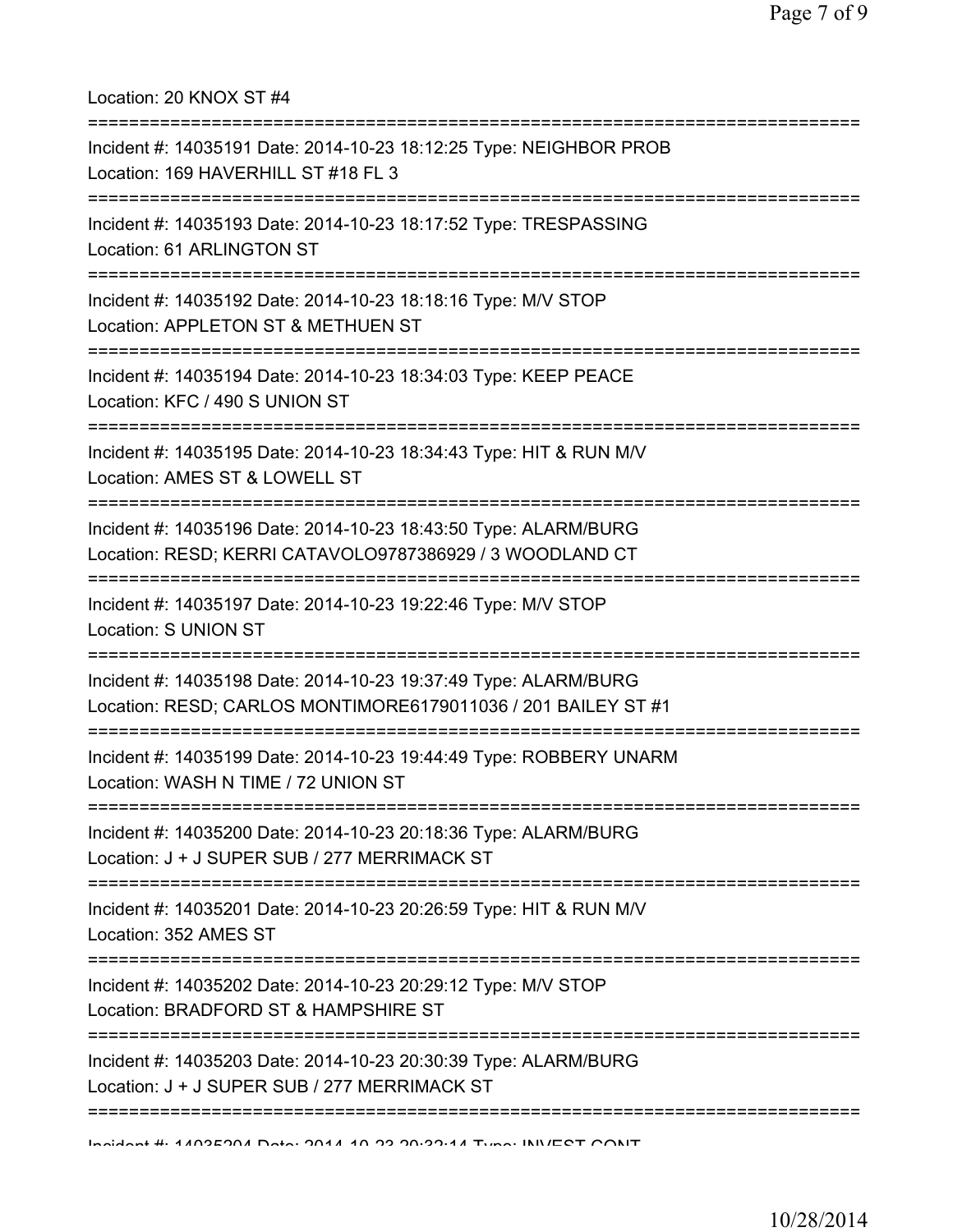Location: 177 FERRY ST

| Incident #: 14035205 Date: 2014-10-23 21:02:26 Type: ASSSIT AMBULANC<br>Location: 11 CRESTSHIRE DR                               |
|----------------------------------------------------------------------------------------------------------------------------------|
| Incident #: 14035206 Date: 2014-10-23 21:04:53 Type: DISORDERLY<br>Location: 190 LAWRENCE ST                                     |
| Incident #: 14035207 Date: 2014-10-23 21:30:39 Type: SUS PERS/MV<br>Location: 66 DUCKETT AV<br>===============================   |
| Incident #: 14035208 Date: 2014-10-23 21:33:03 Type: ALARM/HOLD<br>Location: BRINKS INC / 9 POWERS ST<br>:====================== |
| Incident #: 14035209 Date: 2014-10-23 21:46:39 Type: ASSIST FIRE<br>Location: 242 MT VERNON ST                                   |
| Incident #: 14035210 Date: 2014-10-23 21:51:55 Type: M/V STOP<br><b>Location: HAMPSHIRE ST</b>                                   |
| :================<br>Incident #: 14035211 Date: 2014-10-23 21:57:43 Type: M/V STOP<br>Location: GLENN ST & POWERS ST             |
| Incident #: 14035212 Date: 2014-10-23 22:01:18 Type: M/V STOP<br>Location: ELM ST & MECHANIC ST                                  |
| Incident #: 14035213 Date: 2014-10-23 22:07:54 Type: M/V STOP<br>Location: 575 COMMON ST                                         |
| Incident #: 14035214 Date: 2014-10-23 22:09:03 Type: M/V STOP<br>Location: ESSEX ST & WINTER ST                                  |
| Incident #: 14035215 Date: 2014-10-23 22:20:17 Type: M/V STOP<br>Location: 115 HAVERHILL ST                                      |
| Incident #: 14035216 Date: 2014-10-23 22:39:39 Type: M/V STOP<br>Location: BROADWAY & COMMON ST                                  |
| Incident #: 14035217 Date: 2014-10-23 23:13:59 Type: MV/BLOCKING<br>Location: 1 RIVERVIEW PL                                     |
|                                                                                                                                  |